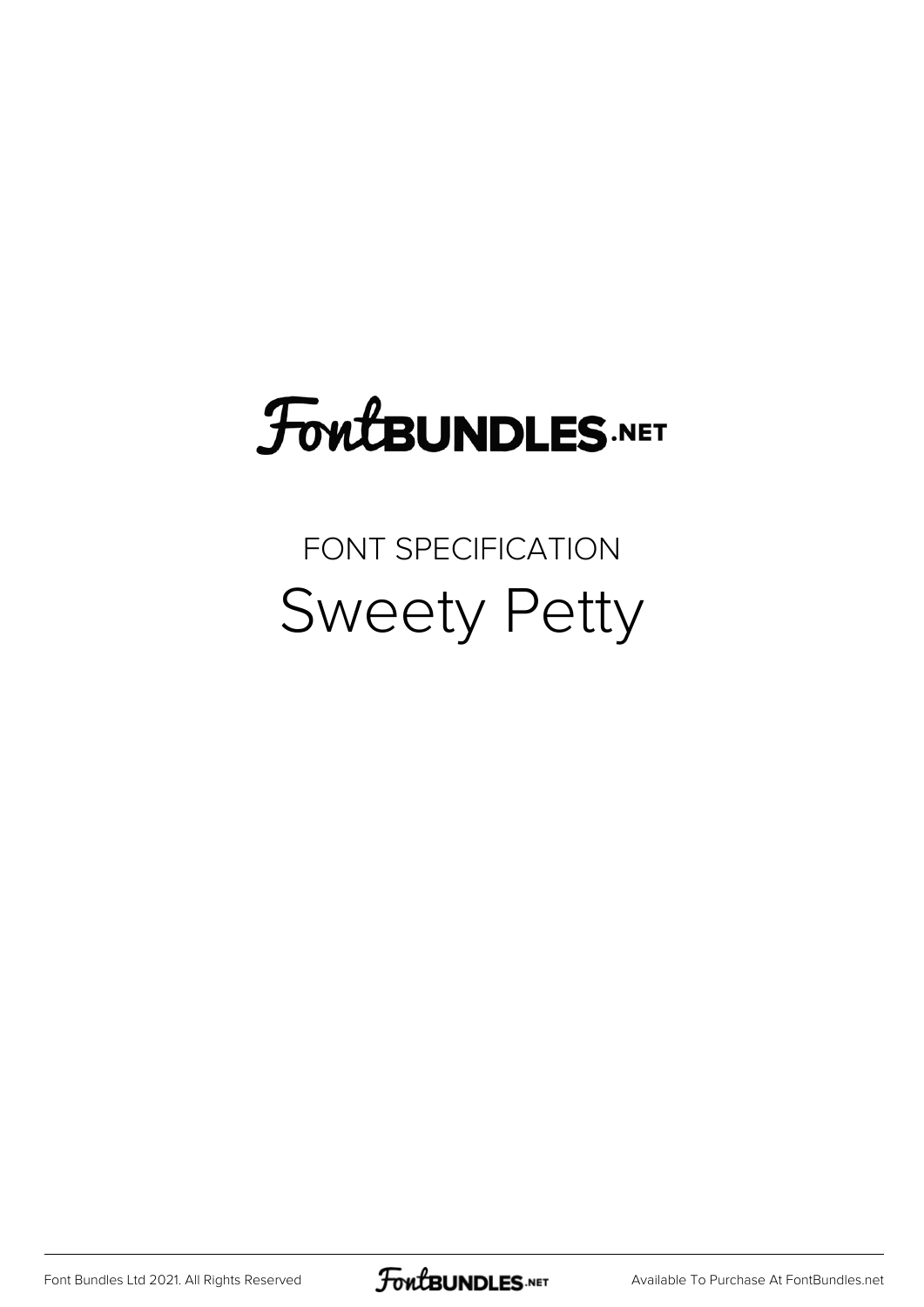#### Sweety Petty - Regular

**Uppercase Characters** 

## ABCOEFGHIJKLMNOPQRSTUVWXY  $\overline{I}$

Lowercase Characters

$$
a b c d e fg hij k l m u o p q r s t u v w X y z
$$

**Numbers** 

### $0123456789$

Punctuation and Symbols

All Other Glyphs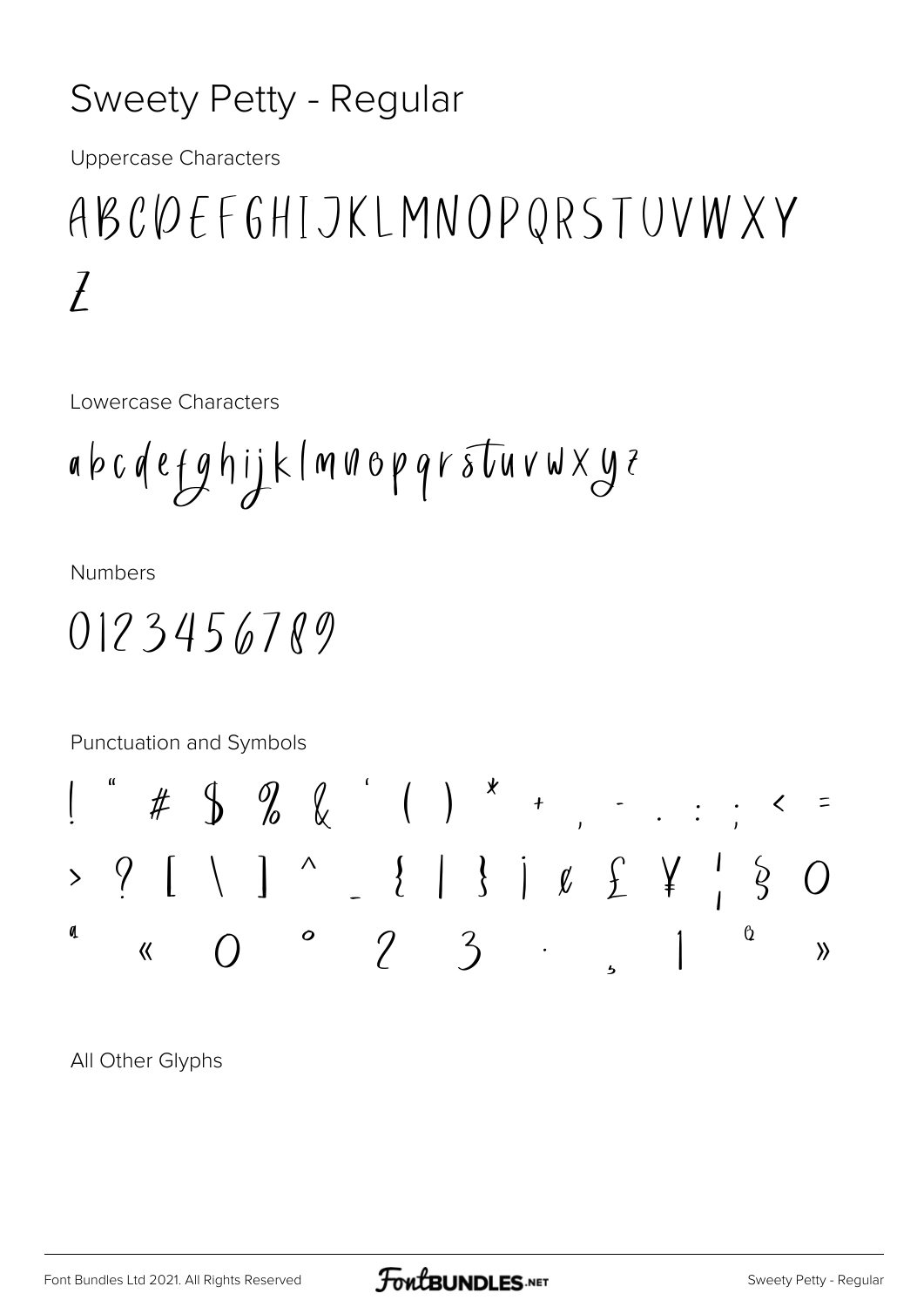|  |  |  | $\begin{array}{ccccccccccccccccc} \dot{A} & \dot{A} & \dot{A} & \ddot{A} & \ddot{A} & \dot{A} & \mathcal{H} & \mathcal{G} & \dot{E} \end{array}$                                                                                                                                                                                                                                                                                                                                                      |  |
|--|--|--|-------------------------------------------------------------------------------------------------------------------------------------------------------------------------------------------------------------------------------------------------------------------------------------------------------------------------------------------------------------------------------------------------------------------------------------------------------------------------------------------------------|--|
|  |  |  | $\label{eq:6} \acute{t} \quad \acute{t} \quad \acute{t} \quad \  \  \, \ddot{I} \qquad \acute{I} \qquad \  \  \, \ddot{I} \qquad \  \  \, \ddot{I} \qquad \  \  \, \acute{t} \qquad \qquad \tilde{N}$                                                                                                                                                                                                                                                                                                 |  |
|  |  |  | $\begin{matrix} \hat{O} & \hat{O} & \hat{O} & \tilde{O} & \times & \varnothing & \hat{O} & \hat{O} \end{matrix}$                                                                                                                                                                                                                                                                                                                                                                                      |  |
|  |  |  | $\hat{U}$ $\hat{U}$ $\hat{Y}$ $\phi$ $\hat{a}$ $\hat{a}$ $\hat{a}$ $\hat{a}$                                                                                                                                                                                                                                                                                                                                                                                                                          |  |
|  |  |  | $\ddot{\mathbf{q}}$ $\ddot{\mathbf{q}}$ $\ddot{\mathbf{q}}$ $\mathbf{q}$ $\dot{\mathbf{q}}$ $\ddot{\mathbf{q}}$ $\ddot{\mathbf{q}}$ $\ddot{\mathbf{q}}$ $\ddot{\mathbf{q}}$ $\ddot{\mathbf{q}}$ $\ddot{\mathbf{q}}$ $\ddot{\mathbf{q}}$ $\ddot{\mathbf{q}}$ $\ddot{\mathbf{q}}$ $\ddot{\mathbf{q}}$ $\ddot{\mathbf{q}}$ $\ddot{\mathbf{q}}$ $\ddot{\mathbf{q}}$ $\ddot{\mathbf{q$                                                                                                                     |  |
|  |  |  | $\begin{array}{ccccccccccccccccc} \hat{\textbf{i}} & \hat{\textbf{i}} & \hat{\textbf{i}} & \hat{\textbf{j}} & \hat{\textbf{0}} & \hat{\textbf{0}} & \hat{\textbf{0}} & \hat{\textbf{0}} & \hat{\textbf{0}} & \hat{\textbf{0}} & \hat{\textbf{0}} & \hat{\textbf{0}} & \hat{\textbf{0}} & \hat{\textbf{0}} & \hat{\textbf{0}} & \hat{\textbf{0}} & \hat{\textbf{0}} & \hat{\textbf{0}} & \hat{\textbf{0}} & \hat{\textbf{0}} & \hat{\textbf{0}} & \hat{\textbf{0}} & \hat{\textbf{0}} & \hat{\textbf{$ |  |
|  |  |  | $\ddot{o}$ $\cancel{\%}$ à $\dot{u}$ $\ddot{u}$ $\ddot{u}$ $\cancel{y}$ $\cancel{v}$                                                                                                                                                                                                                                                                                                                                                                                                                  |  |